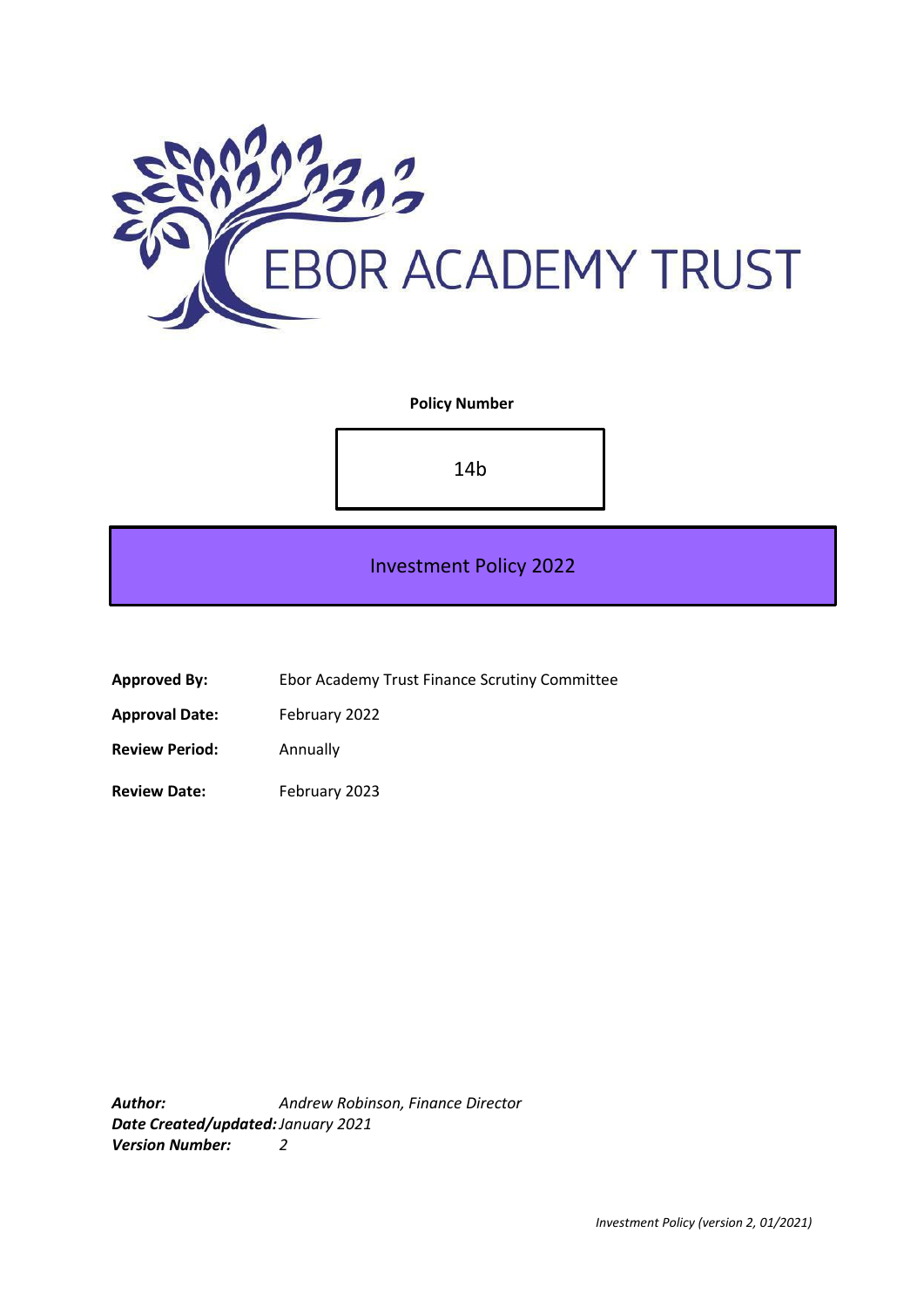## **Contents:**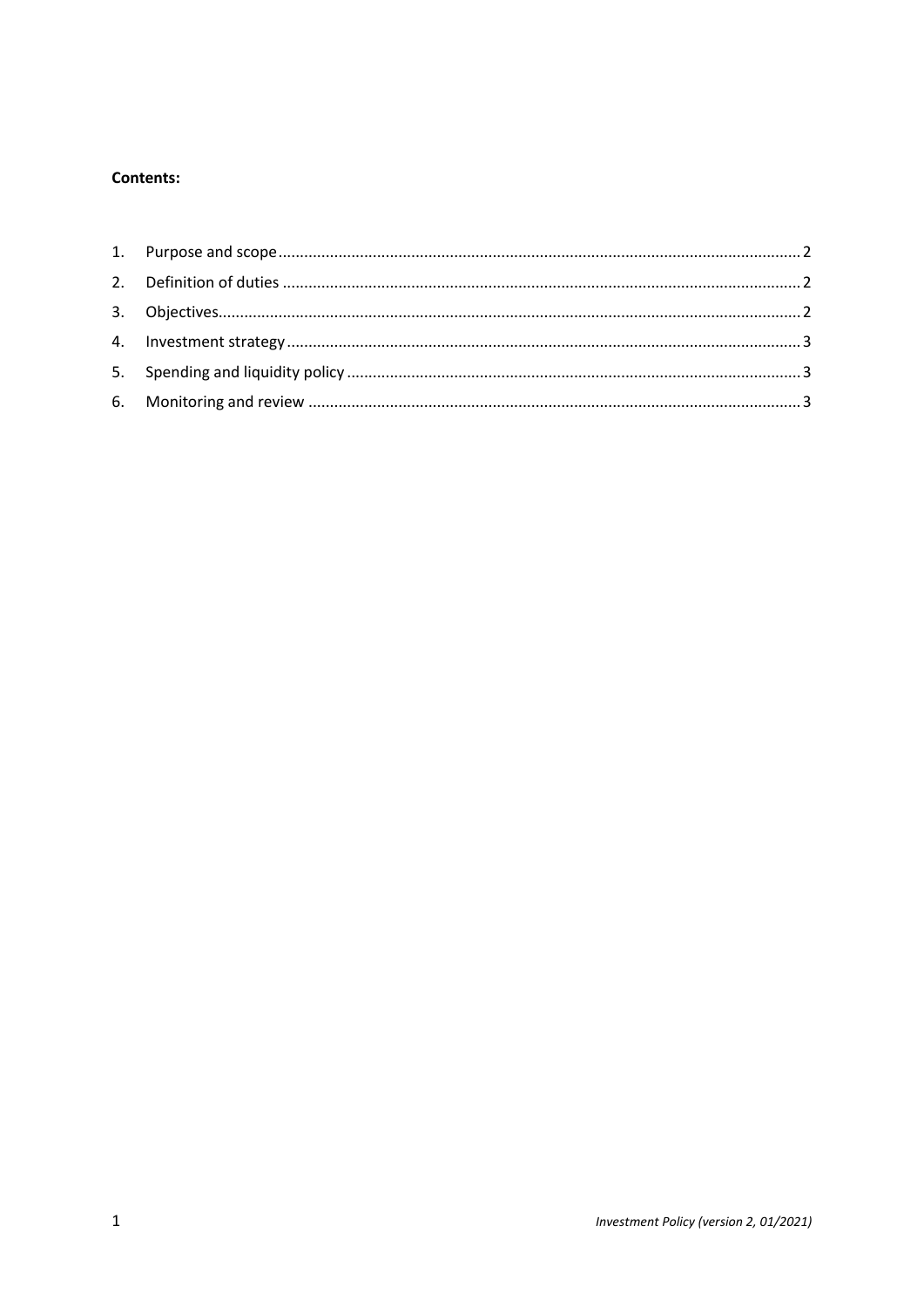## <span id="page-2-0"></span>**1. Purpose and scope**

The purpose of the Investments Policy is to set out the processes by which Trustees will meet their duties under the Academy's Articles of Association and Academies Financial Handbook issued by the ESFA to invest monies surplus to operational requirements in furtherance of the Academy's charitable aims and to ensure that investment risk is properly and prudently managed.

## <span id="page-2-1"></span>**2. Definition of duties**

The Academy's Articles gives Trustees the power to "deposit or invest any funds of the Company not immediately required for the furtherance of its object (but to invest only after obtaining such advice from a financial expert as the Trustees consider necessary and having regards to the suitability of investments and the need for diversification).

If the management of investments is delegated to a financial expert then it must be on the following terms:

- 2.1 the investment policy is set down in writing for the financial expert
- 2.2 every transaction is reported promptly to the Trustees
- 2.3 the performance of investments is reviewed regularly with Trustees
- 2.4 the Trustees are entitled to cancel the delegation arrangement at any time
- 2.5 the investment policy and the delegation agreement are reviewed at least once a year
- 2.6 all payments due to the financial expert are on a scale or at a level which is agreed in advance and are notified promptly to the Trustees on receipt, and
- 2.7 the financial expert must not do anything outside the powers of the Trustees,

The Finance Director is responsible for producing reliable cash flow forecasts as a basis for decision making. They are responsible for making investment decisions that comply with this Policy and for providing sufficient management information to the Finance Scrutiny Committee so it can review and monitor investment performance.

#### <span id="page-2-2"></span>**3. Objectives**

The investment objectives are:

- 3.1 to achieve best financial return available whilst ensuring that security of deposits takes precedence over revenue maximisation.
- 3.2 Only invest funds surplus to operational need based on all financial commitments being met without the Academy bank account becoming overdrawn.
- 3.3 By complying with this policy, all investment decisions should be exercised with care and skill and consequently be in the best interests of the Academy, commanding broad public support.